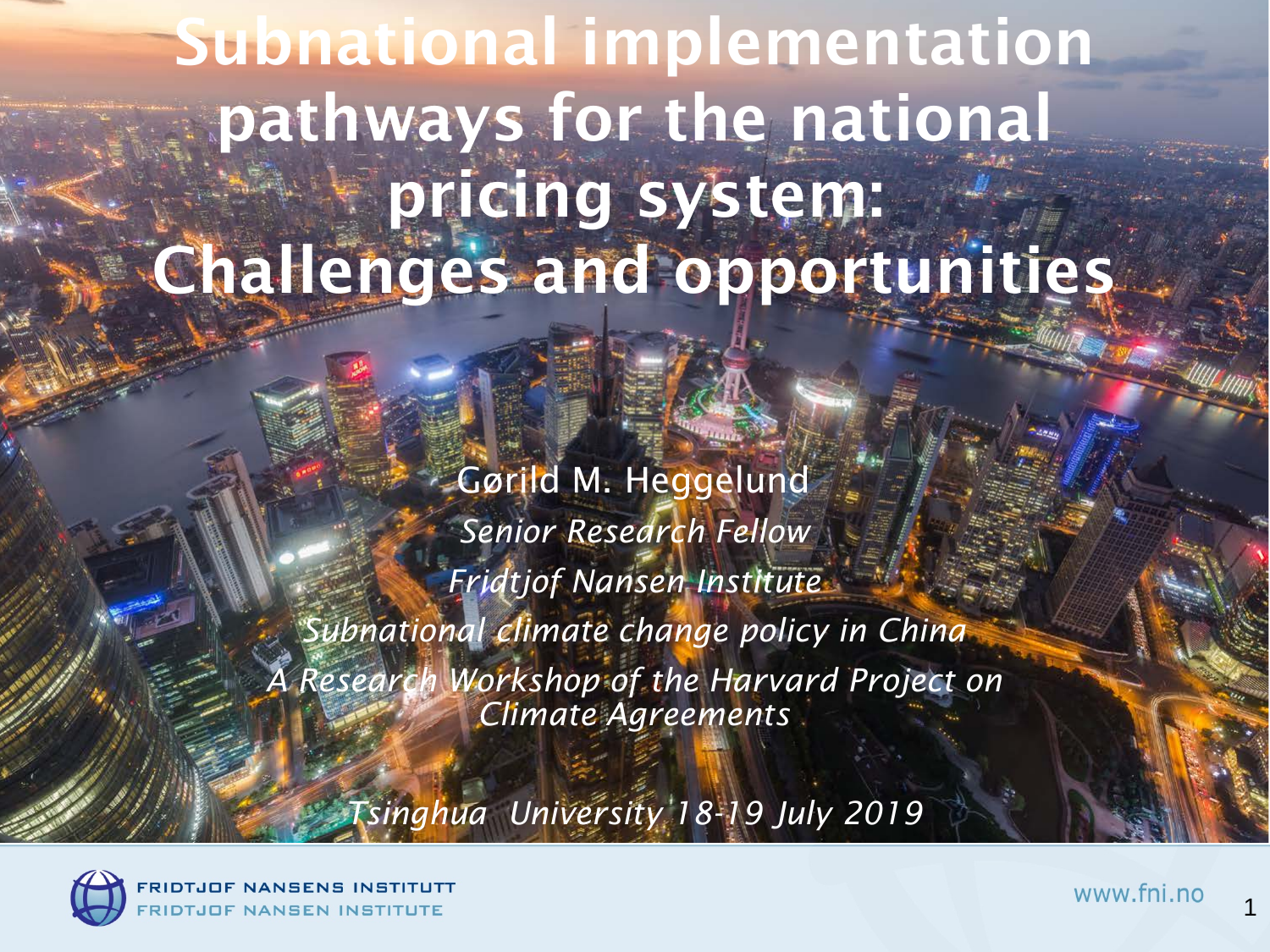## Fridtjof Nansen Institute

- **Independent foundation**
- **International environment, climate** change, energy and resource management and politics
- Political science, law, economics, history, geography, social anthropology and development studies: academic research & contract research











www.fni.no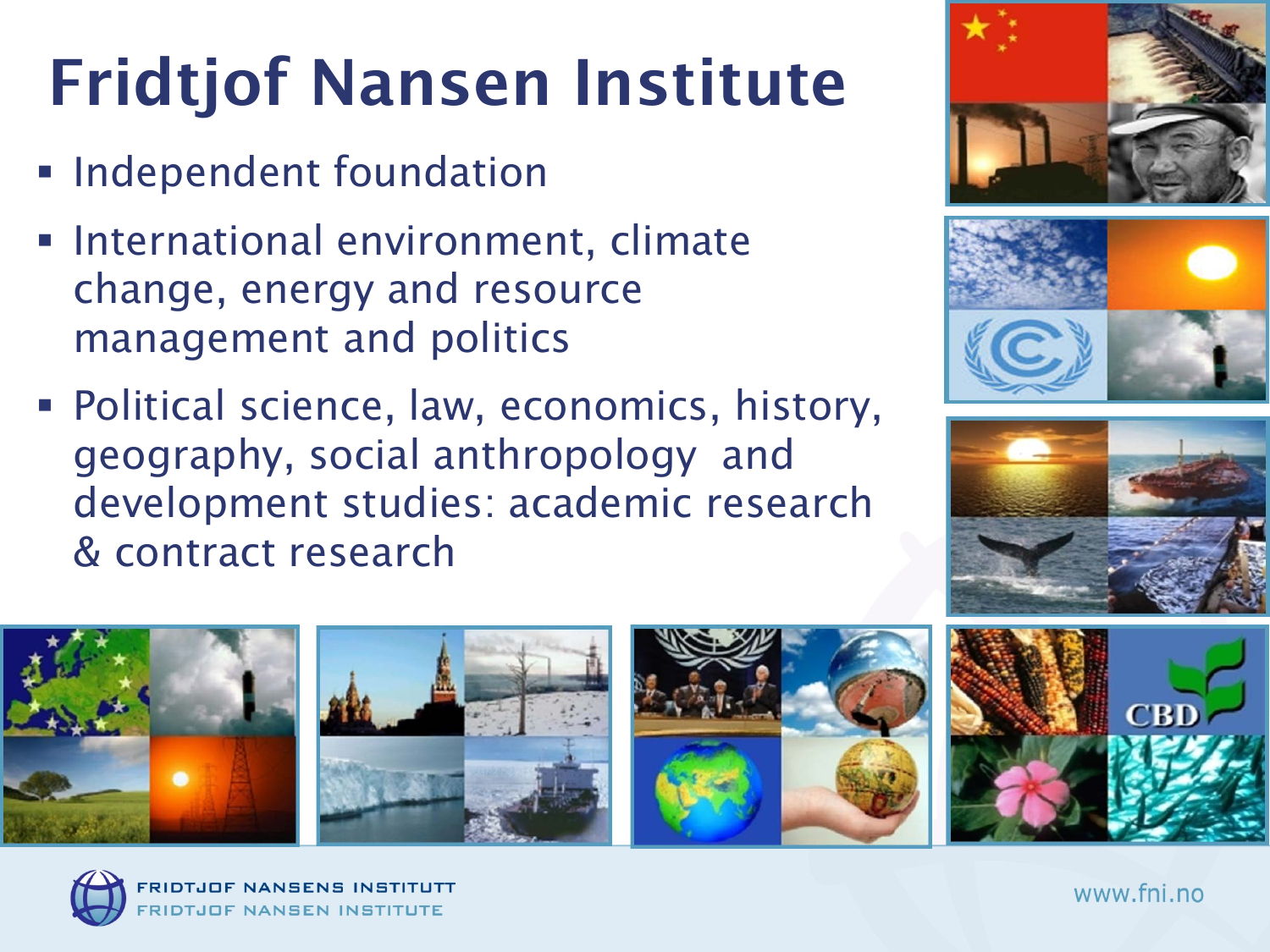## Broader drivers for ETS



- 28 % of global emissions
- Paris Agreement
- Global climate governance
- **Example 2** Climate change growing concern
- Air pollution Coal
- Energy revolution 2014 **Carbon market tool to** address air pollution & emissions

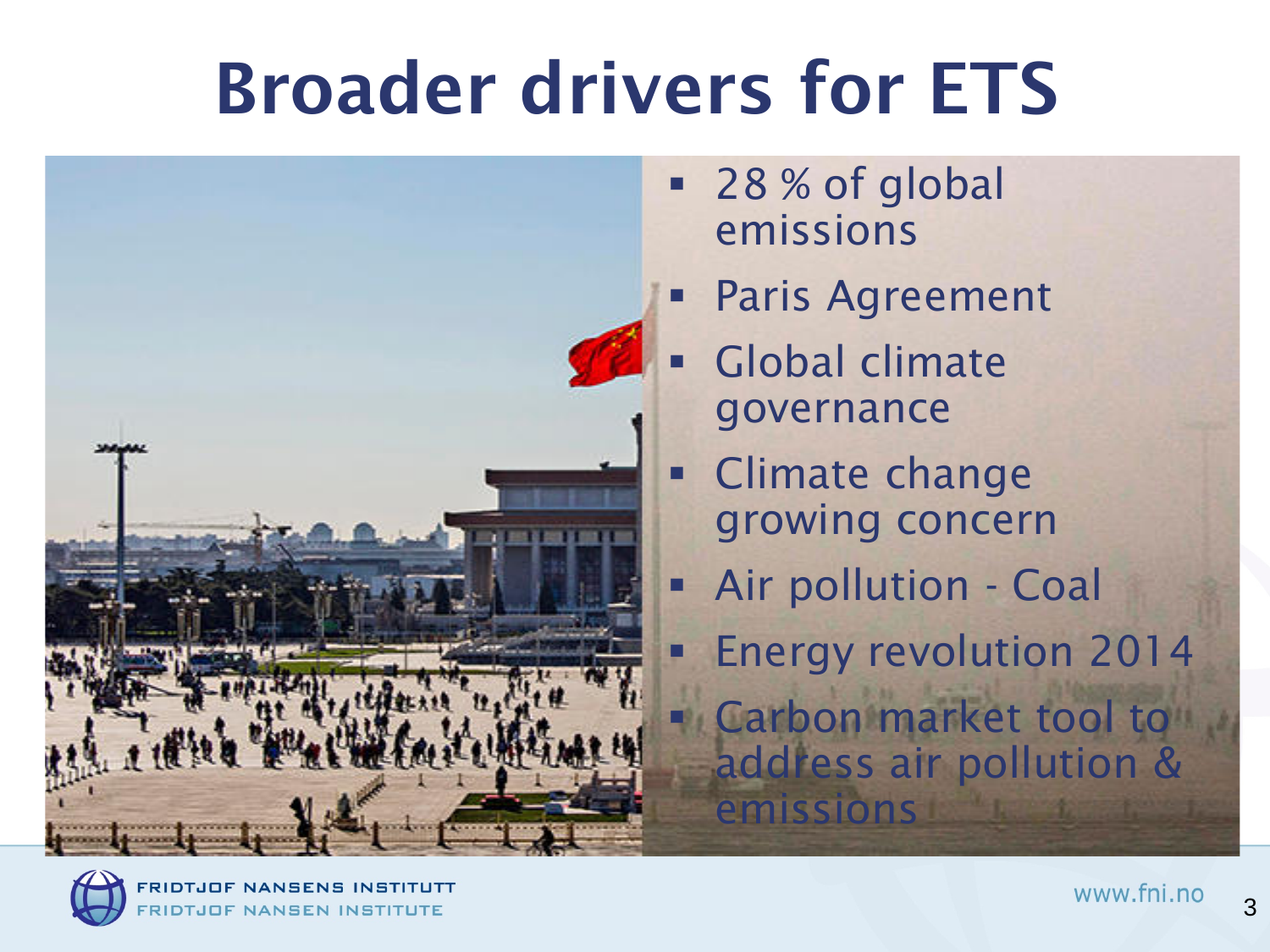# High level policy support

- Xi Jinping 2015 state visit to the US
- Recent meeting of Leading Group on CC and energy
- **Environment on top**
- **Ecological** civilization
- **Driver/incentives to** act sub-nationally







4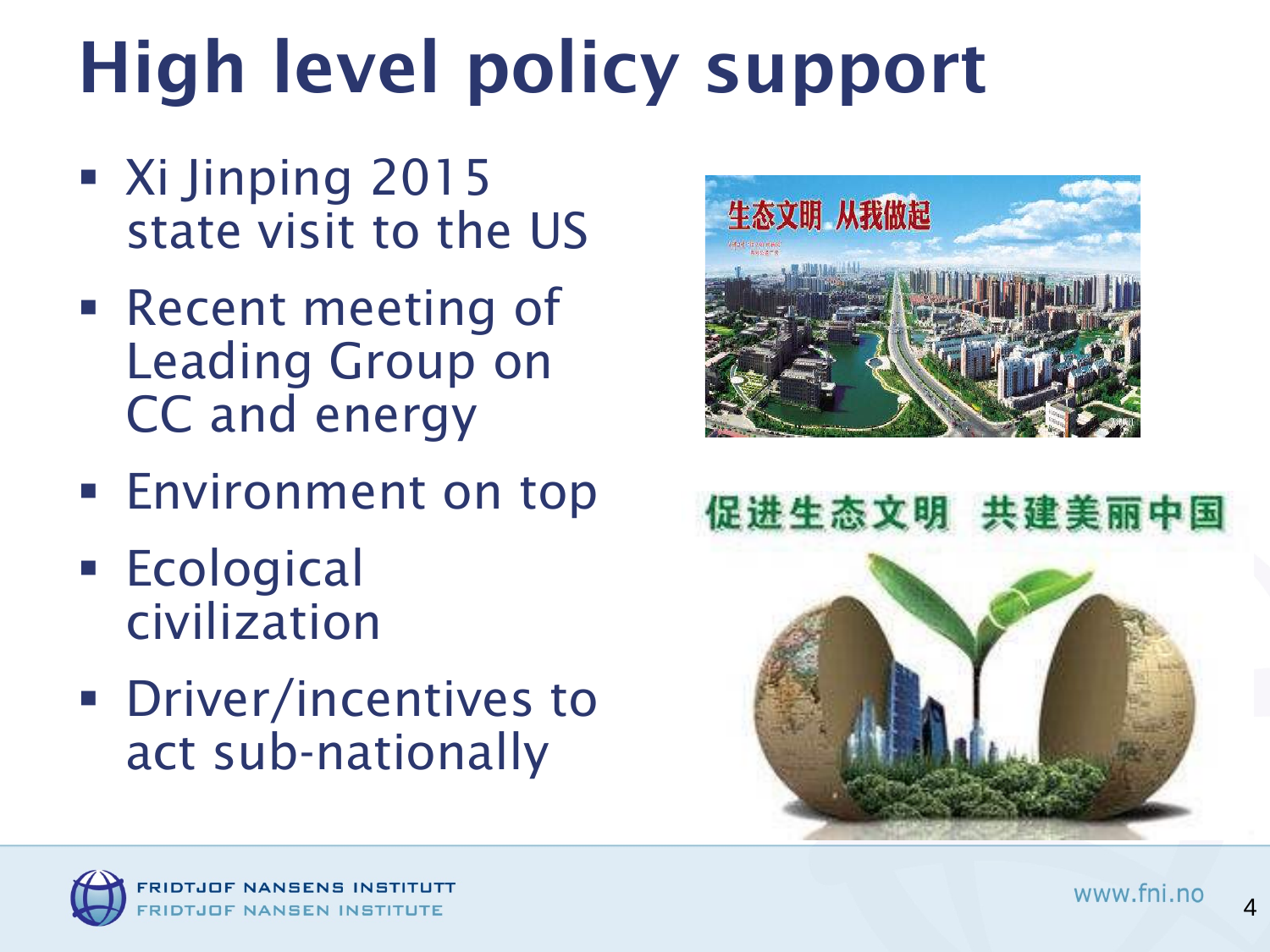### Subnational driving change?

Source: Swartz, Jeff (2016); *China's National Emissions Trading System: Implications for Carbon Markets and Trade,* 





- **GHG** mitigation and peaking by 2030
	- Local governments crucial to reach targets, but different levels of efforts and interest.
- Ex. cities:
	- Shanghai proactive: gov. capacity & support
	- Wuhan:
	- Increase of electricity, natural gas and new energy consumption
	- Share of coal in the total energy mix by 2020: 36.58% (2015: 50.03%)

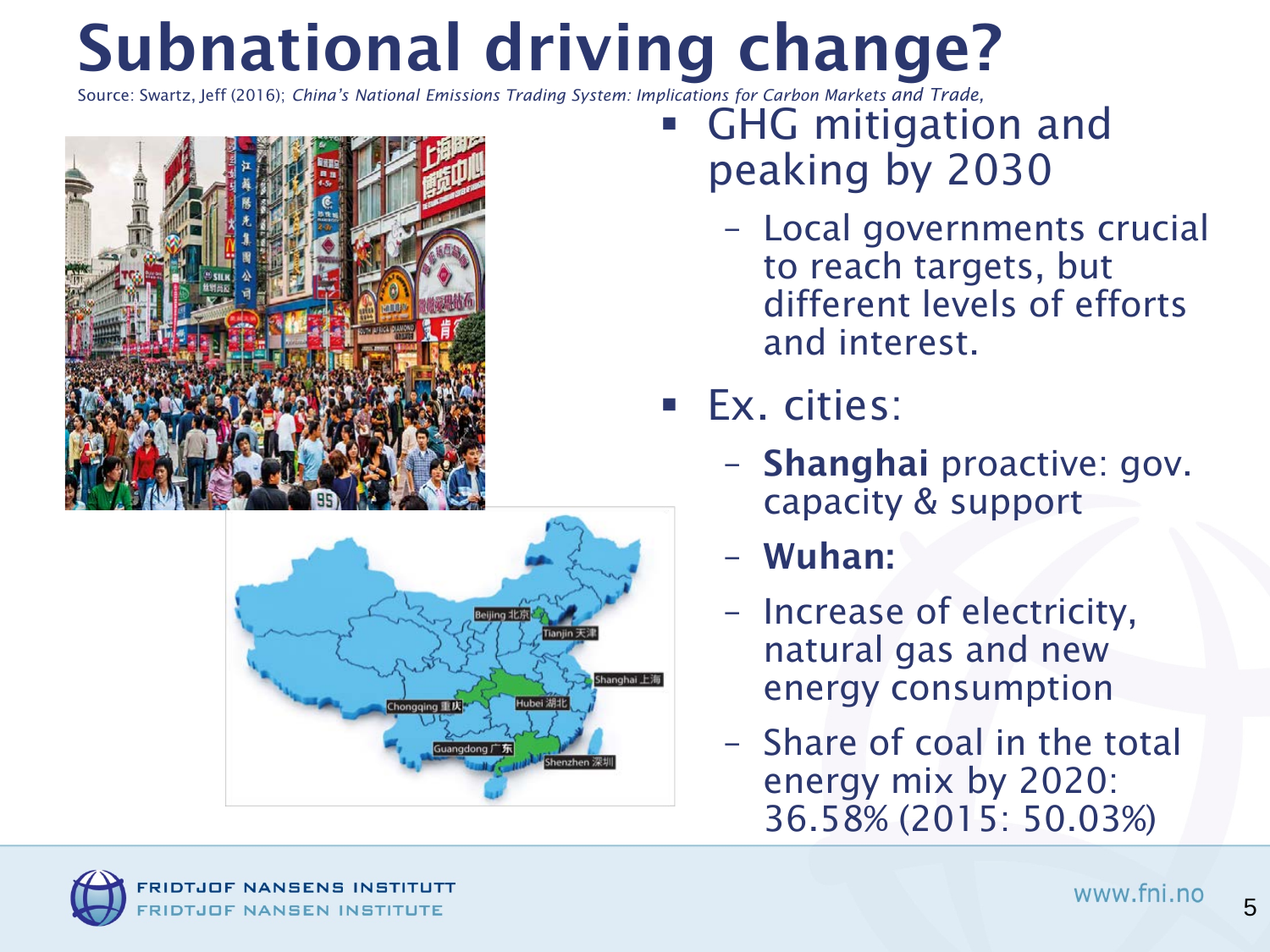## Subnational implementation – also a barrier?

- China's policies broad, visionary
- **Multitiered system can** hamper efficient implementation
	- local level governments sometimes try to hinder or slow down implementation of policies
- Responsible for implementation of central-level policies
- **Example Competing** development interests and the uneven development levels in the country
- Differentiated implementation approach necessary

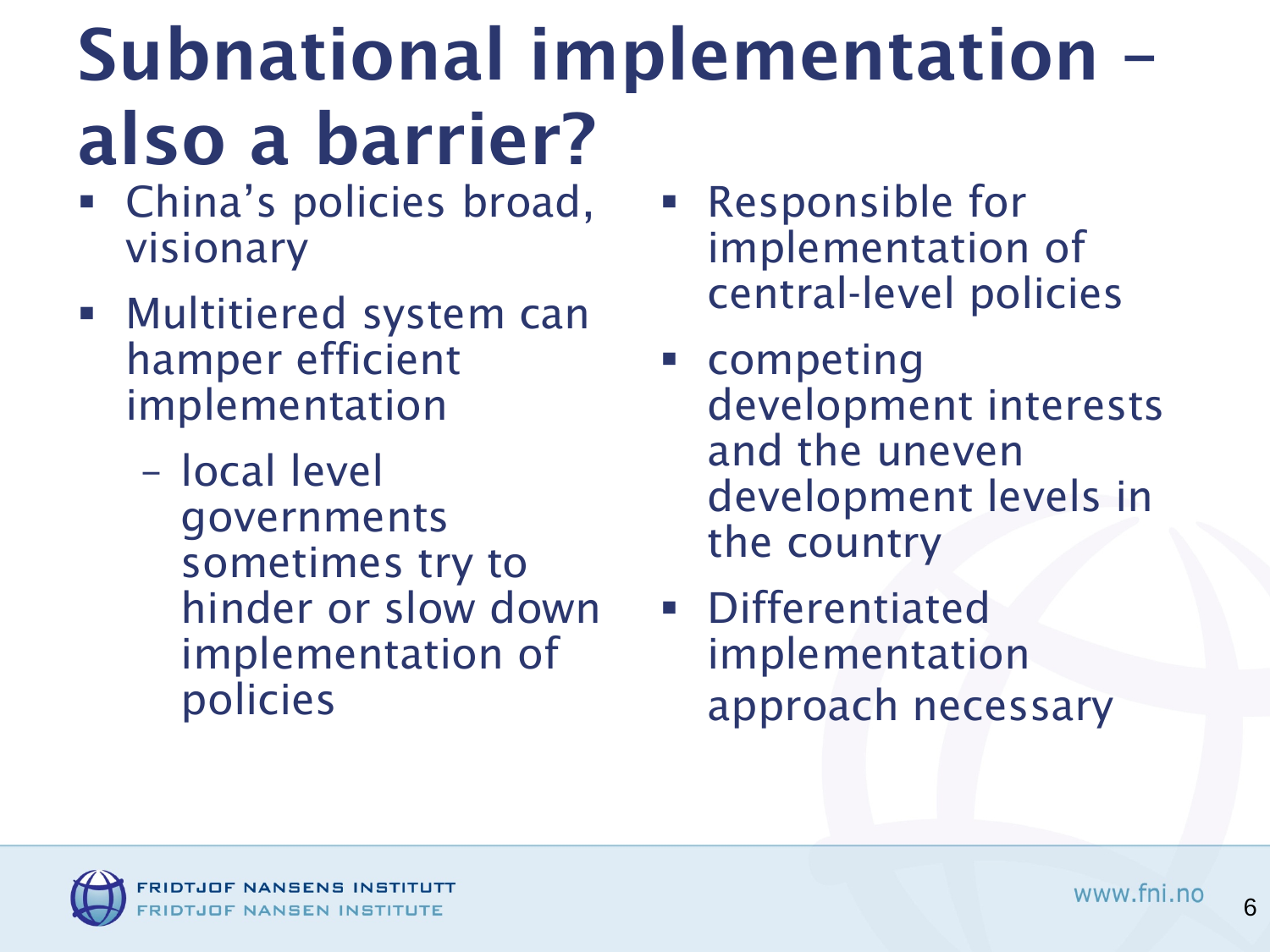# Institutional changes-impact?

- NPC March 2018 MEP to Ministry of [Ecology and Environment \(MEE\).](http://english.mep.gov.cn/News_service/media_news/201803/t20180314_432393.shtml)
- Widened mandate
	- Climate change portfolio from NDRC
	- NDRC & NEA still in charge of energy
	- Close coordination needed
	- Consolidation in one ministry/align with other policies such as Blue-Sky War
	- Inspection and monitoring
- Responsibility to Ecology and Environment Bureaus (from prov DRCs)

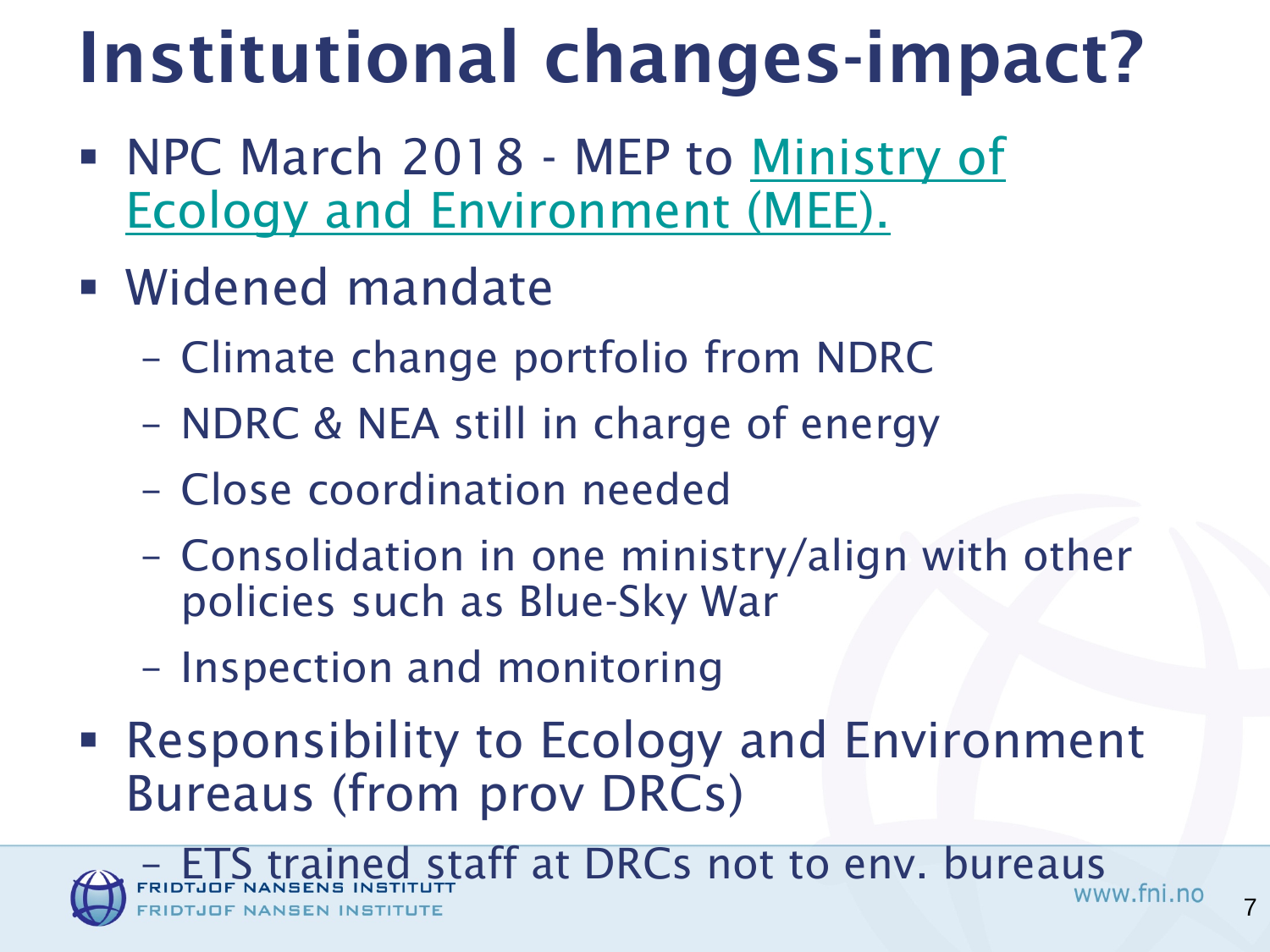## Power sector – push subnational implementation?

- SOEs -important players in the carbon market
	- had learned and benefited from Certified Emission Reduction (CER) trading through the CDM
- Data availability
	- power sector statistical information reporting system developed by China Electricity Council
- **ETS** depend upon electricity market reforms
	- amended its Electric Power Law in 2018, providing a framework for to introduce economic dispatch and competition in power markets
	- Spot Power Market Pilots March 2019
	- 13th FYP on RE Dev. Link to carbon market

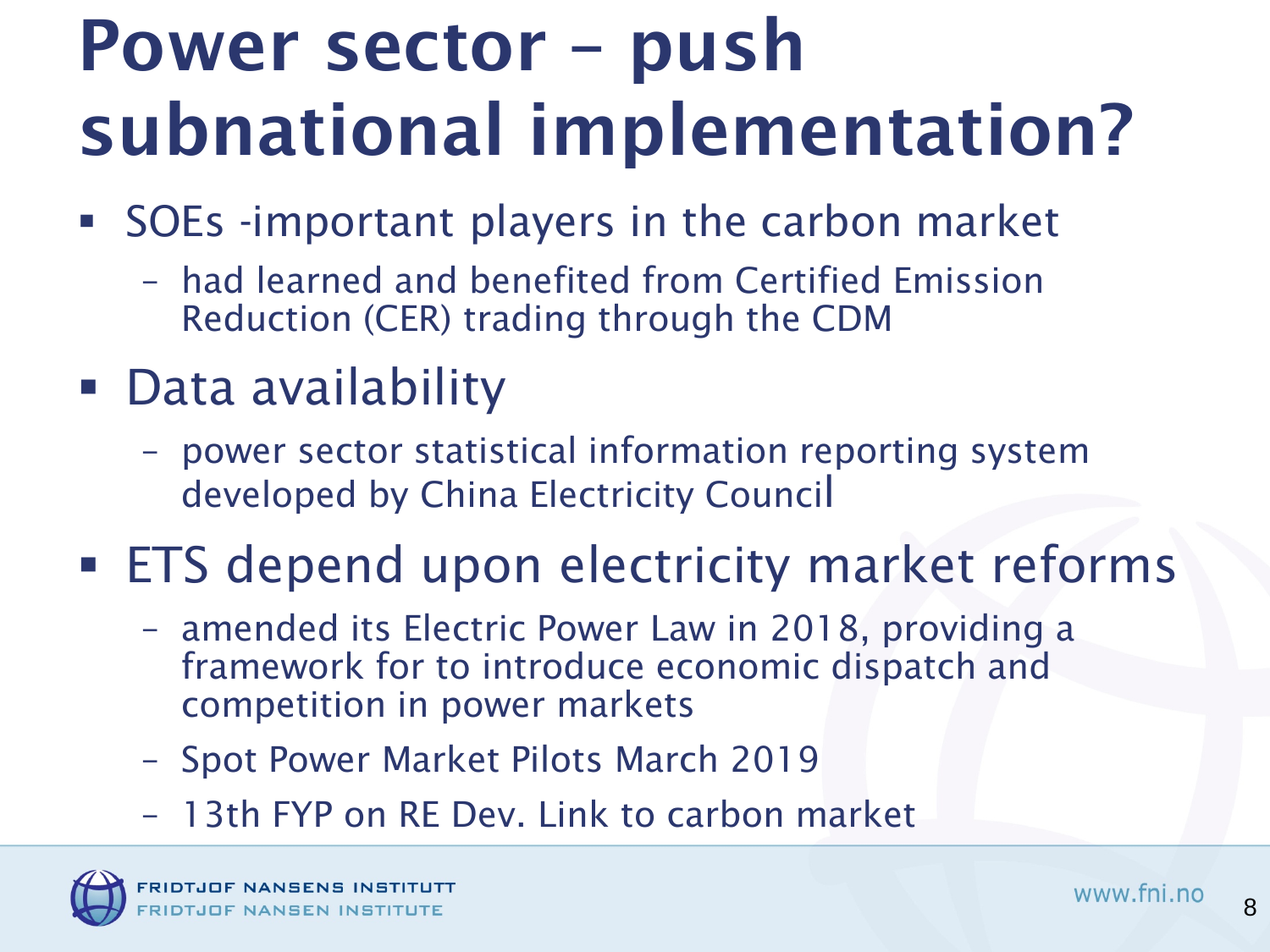# A few more challenges…

- Weak and differening price signals
	- Lacking incentives to act
- **Establish ETS** Regulations
- **MRV**
- High quality data availability & info sharing
- **Third party** Verifications
- Enforcement & noncompliance
- **Provinces in charge:** 
	- how to ensure emissions quality data for verified emissions reductions



9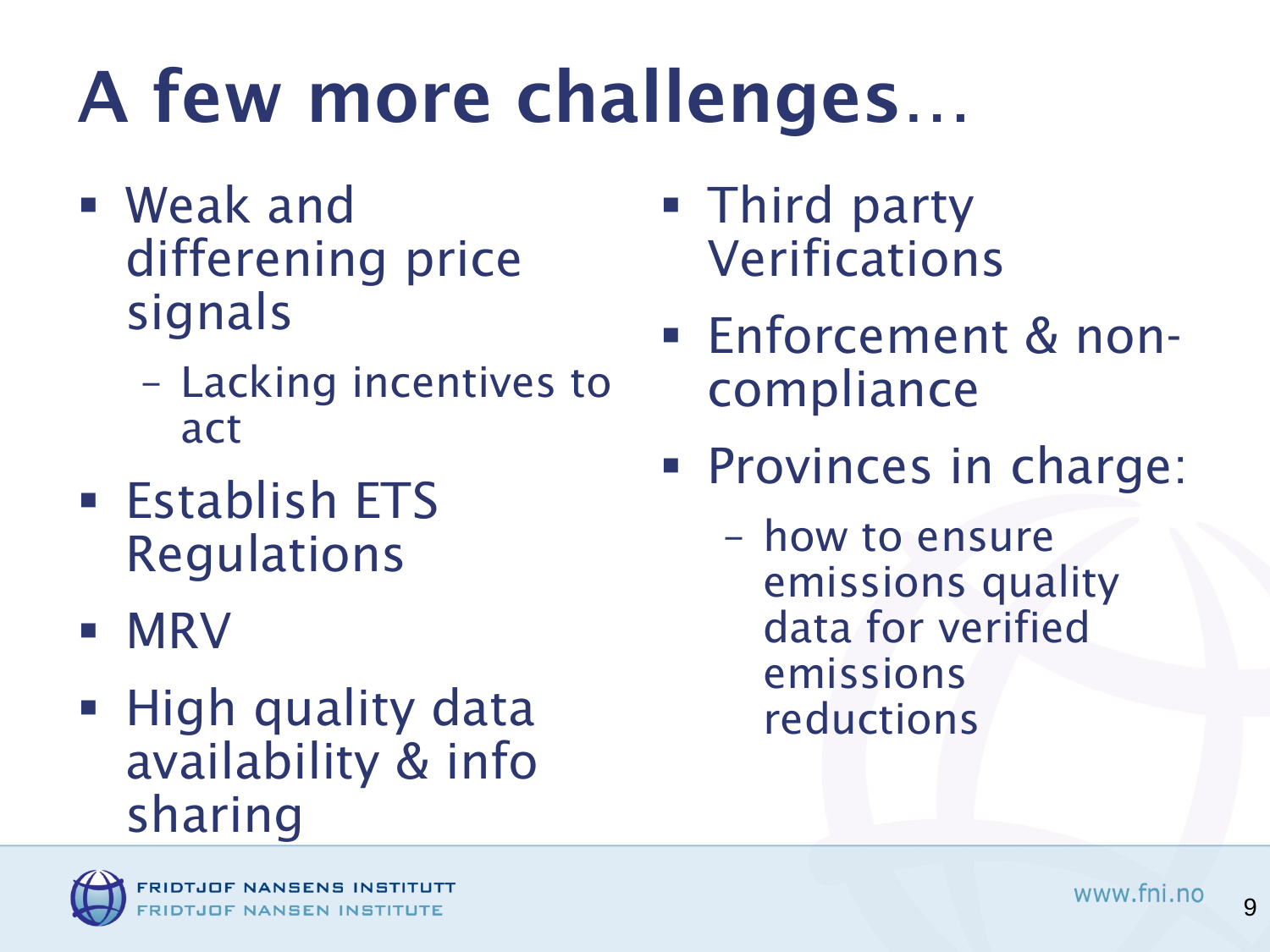## Looking ahead

- Ensuring accurate data from provinces
	- Risk to the market integrity if data inaccurate
	- Capacity issue for central authorities to approve verified emissions data /MRV report
- **The biggest opportunity?** 
	- provincial authorities to pursue a more stringent climate policy than national
- **EXECUTE:** More capacity building needed
- **International projects support implementation at** subnational levels
- **Research** 
	- incentives and barriers to national policy implementation
	- a need to better understand how the sub-national processes contribute to the framing of national polices

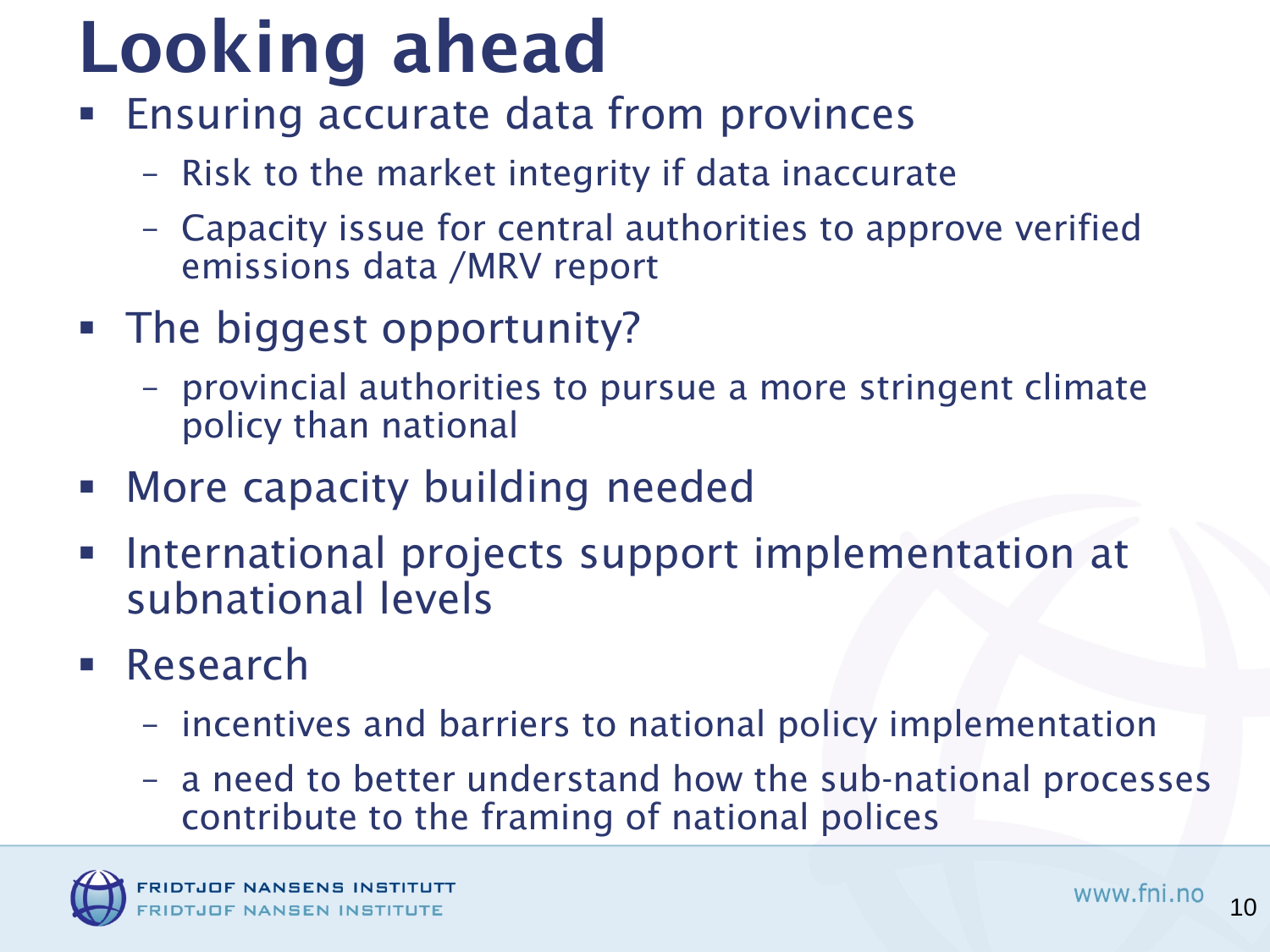## Carbon markets

https://www.fni.no/publications/the-evolution-of-carbon-markets-design-and-diffusion-article1668-290.html



#### THE EVOLUTION OF CARBON **MARKETS**

#### **DESIGN AND DIFFUSION**

Edited by Jørgen Wettestad and Lars H. Gulbrandsen



- Carbon markets globally
- **Chapter on China:** 
	- 'China's carbon market: In it to learn it'
	- Key drivers behind China's ETS as a GHG mitigating policy tool
- **Provincial & city pilots**

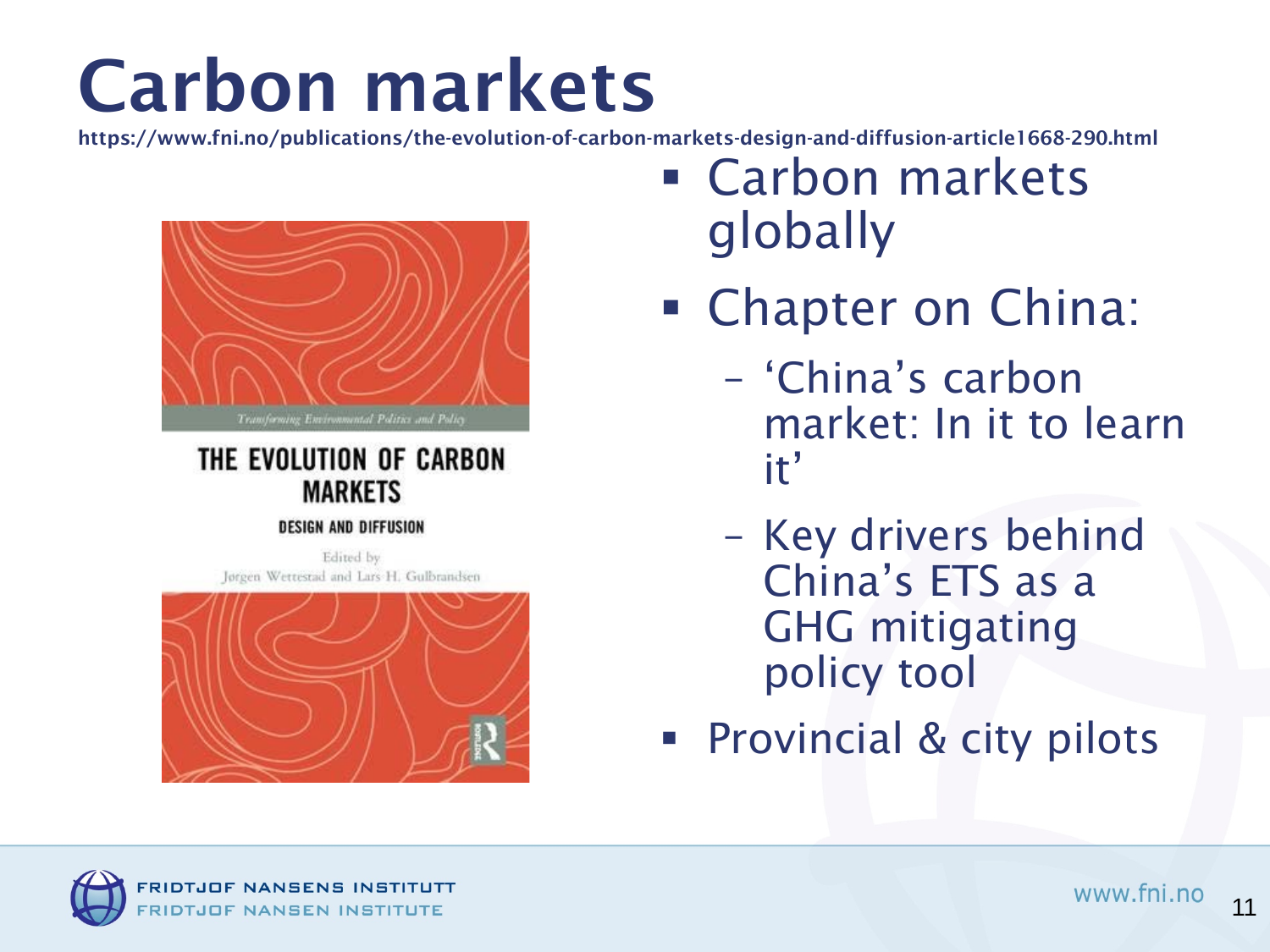

## Thank you!

gheggelund@fni.no